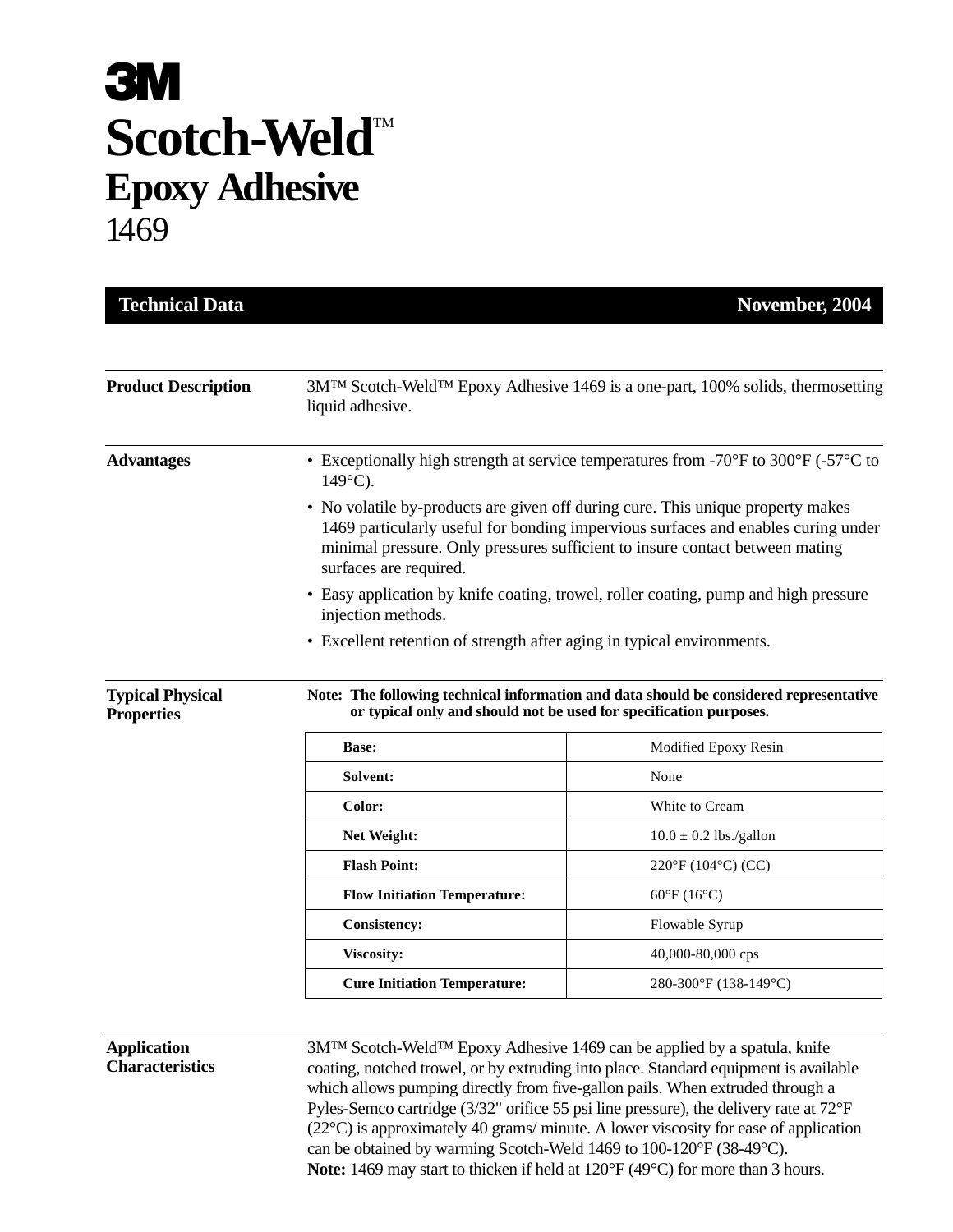## **3M**™ **Scotch-Weld**™

**Epoxy Adhesive** 1469

| <b>Equipment Suggestions</b> | <b>Pump</b> $-9$ to 1 ratio minimum, double acting, divorced design, ball type check valve,<br>11 cubic inch/cycle, with $4^{1/4}$ " air motor.<br><b>Primer</b> – Disc type inductor plate.                                                       |                                                                                                                                                                                                                                                                                                                                                                                        |  |
|------------------------------|----------------------------------------------------------------------------------------------------------------------------------------------------------------------------------------------------------------------------------------------------|----------------------------------------------------------------------------------------------------------------------------------------------------------------------------------------------------------------------------------------------------------------------------------------------------------------------------------------------------------------------------------------|--|
|                              |                                                                                                                                                                                                                                                    |                                                                                                                                                                                                                                                                                                                                                                                        |  |
|                              | <b>Directions for Use</b>                                                                                                                                                                                                                          | <b>Surface Preparation:</b> A thoroughly cleaned, dry, grease free surface is essential<br>for optimum performance. Cleaning methods which will produce a breakfree water<br>film on metal surfaces are generally satisfactory. Surface preparations should be<br>fully evaluated with the adhesive, especially if the need for resistance to specific<br>environments is anticipated. |  |
|                              | <b>Recommended Cleaning Procedure for Aluminum:*</b><br><b>1. Vapor Degrease</b> – Perchloroethylene condensing vapors for 5-10 minutes.                                                                                                           |                                                                                                                                                                                                                                                                                                                                                                                        |  |
|                              |                                                                                                                                                                                                                                                    |                                                                                                                                                                                                                                                                                                                                                                                        |  |
|                              | <b>3. Acid Etch</b> – Place panels in either of the following solutions for 10 minutes at<br>$150 \pm 5$ °F (67 ± 2°C).                                                                                                                            |                                                                                                                                                                                                                                                                                                                                                                                        |  |
|                              | <u>A (FPL Etch)</u><br>B                                                                                                                                                                                                                           |                                                                                                                                                                                                                                                                                                                                                                                        |  |
|                              | Distilled Water<br>30 parts<br>30 parts<br>Sulfuric Acid (con.)<br>10 parts<br>10 parts<br>Sodium Dichromate<br>4 parts<br>1 part                                                                                                                  |                                                                                                                                                                                                                                                                                                                                                                                        |  |
|                              |                                                                                                                                                                                                                                                    | <b>4. Rinse</b> – Rinse panels in clear running water.                                                                                                                                                                                                                                                                                                                                 |  |
|                              | 5. Dry – Air dry, 15 minutes. Force dry, 10 minutes at $150 \pm 10^{\circ}$ F (67 $\pm$ 5°C).                                                                                                                                                      |                                                                                                                                                                                                                                                                                                                                                                                        |  |
|                              | 6. It is advisable to coat the freshly cleaned surfaces with adhesive within 4 hours<br>after surface preparation.                                                                                                                                 |                                                                                                                                                                                                                                                                                                                                                                                        |  |
|                              | *Note: Prior to using degreaser or preparing and using acid etch, read and follow<br>material suppliers environmental, health and safety recommendations.<br>Proper protective equipment for eyes, skin, and respiratory system should<br>be used. |                                                                                                                                                                                                                                                                                                                                                                                        |  |
|                              | <b>Adhesive Layup:</b><br>Care should be taken to avoid contaminating adhesive and cleaned aluminum.<br>Contamination could hinder wetting action of the adhesive and cause inferior bonds.                                                        |                                                                                                                                                                                                                                                                                                                                                                                        |  |
|                              | <b>Bond Line Thickness:</b><br>Optimum performance is obtained with a 2-5 mil cured bond line thickness.                                                                                                                                           |                                                                                                                                                                                                                                                                                                                                                                                        |  |
|                              | <b>Cleanup:</b><br>Excess adhesive and equipment may be cleaned up, prior to curing, with ketone*<br>type solvent.                                                                                                                                 |                                                                                                                                                                                                                                                                                                                                                                                        |  |
|                              | *Note: When using solvents, extinguish all ignition sources, including pilot lights,                                                                                                                                                               |                                                                                                                                                                                                                                                                                                                                                                                        |  |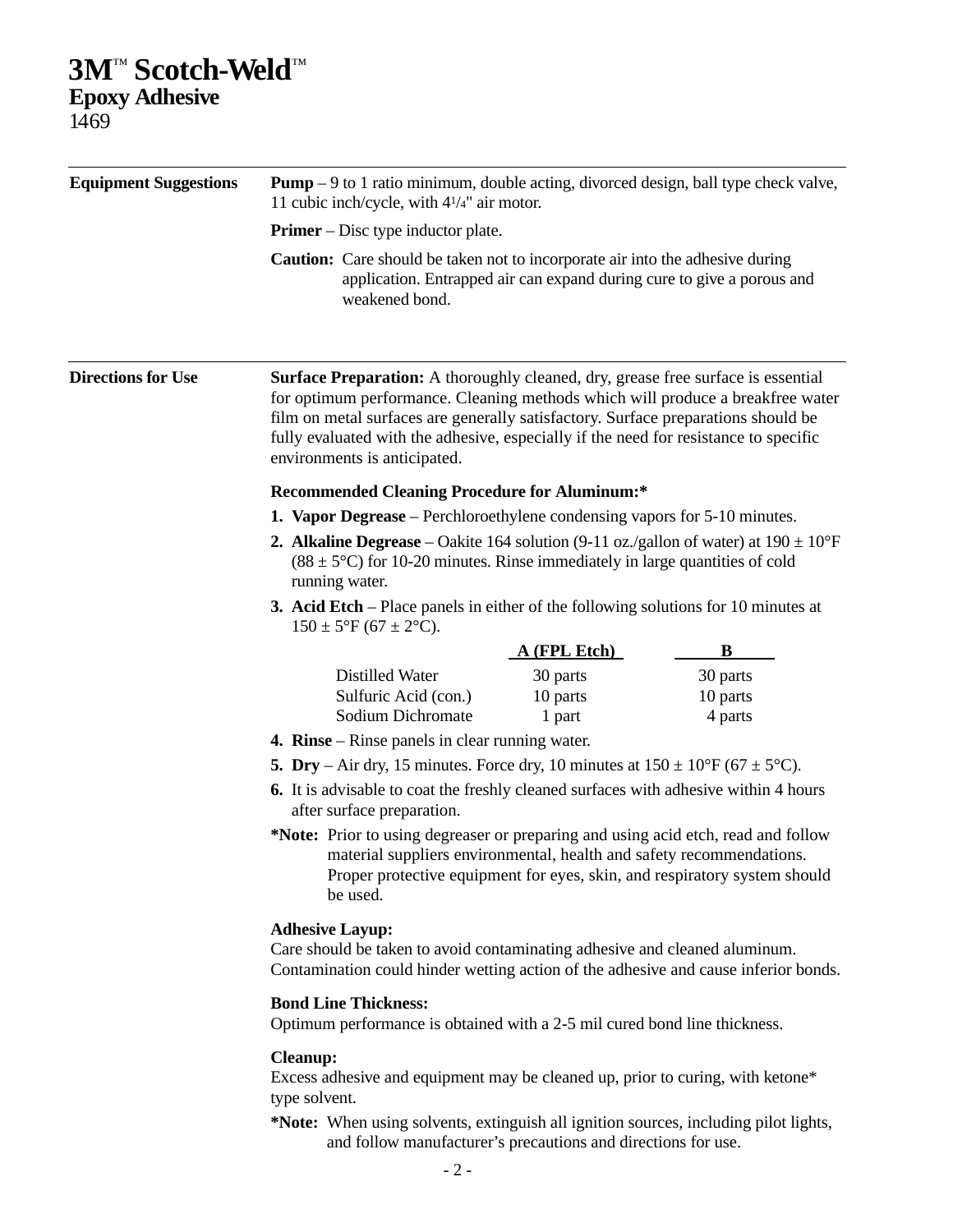## **3M**™ **Scotch-Weld**™ **Epoxy Adhesive**

1469

| <b>Cure Conditions</b>      | <b>Flow and Cure Initiation Temperatures:</b><br>Normal flow and cure initiation temperatures for 3MTM Scotch-WeldTM Epoxy<br>Adhesive 1469 are as follows:                                                                                                                                                                                                                                                                                                                                                                                                                                                                                                                                                                                                                                                                                                                                                                                 |                                                                                                                                                                                                                                                                                                                                                                                                                                                                                                                                                   |  |
|-----------------------------|---------------------------------------------------------------------------------------------------------------------------------------------------------------------------------------------------------------------------------------------------------------------------------------------------------------------------------------------------------------------------------------------------------------------------------------------------------------------------------------------------------------------------------------------------------------------------------------------------------------------------------------------------------------------------------------------------------------------------------------------------------------------------------------------------------------------------------------------------------------------------------------------------------------------------------------------|---------------------------------------------------------------------------------------------------------------------------------------------------------------------------------------------------------------------------------------------------------------------------------------------------------------------------------------------------------------------------------------------------------------------------------------------------------------------------------------------------------------------------------------------------|--|
|                             | Flow Temperature:<br><b>Cure Initiation Temperature:</b>                                                                                                                                                                                                                                                                                                                                                                                                                                                                                                                                                                                                                                                                                                                                                                                                                                                                                    | $60^{\circ}F(16^{\circ}C)$<br>280-300°F (138-149°C)                                                                                                                                                                                                                                                                                                                                                                                                                                                                                               |  |
|                             | <b>Cure Pressure:</b> The only pressure needed during the cure of 1469 is that required to<br>keep parts in alignment and to overcome distortion and thermal expansion in the<br>adherends.                                                                                                                                                                                                                                                                                                                                                                                                                                                                                                                                                                                                                                                                                                                                                 |                                                                                                                                                                                                                                                                                                                                                                                                                                                                                                                                                   |  |
|                             | <b>Cure Temperature:</b> The cure temperature may be varied from $300^{\circ}$ F to $450^{\circ}$ F<br>$(149^{\circ}$ C to 232 $^{\circ}$ C), depending on the materials being bonded, equipment available<br>into a high strength solvent-resistant bond. Cure temperatures in excess of 400°F<br>rates from $2^{\circ}F$ to $200^{\circ}F$ (-17 $^{\circ}C$ to 93 $^{\circ}C$ ) per minute can be used without affecting<br>strength properties. Curing ovens must be vented to the outdoors.<br><b>Caution:</b> Large volumes of 1469, if heated rapidly at temperatures above 300°F<br>thickness of greater than 1/8" thick is cured.<br><b>Cure Time:</b> Cure time depends on the cure temperature used, methods of heat<br>application, production limitations and bond properties required. Since no two<br>be conducted, varying both temperature and cure time to determine optimum<br>conditions for the particular application. | and bond properties desired. 1469 will wet the surface to which it has been applied.<br>Heating at temperatures above $300^{\circ}F(149^{\circ}C)$ will chemically convert the adhesive<br>(204 °C) yield useful, but lower than optimum strengths. At these temperatures the<br>time cycle must be determined for specific application. Bond line temperature rise<br>$(149^{\circ}C)$ , will exotherm and char. This will generally occur if an adhesive<br>bonding operations are exactly alike, it is suggested that a few simple experiments |  |
| <b>Suggested Cure Cycle</b> | The following cure cycle is suggested to obtain dense bond lines and was used to                                                                                                                                                                                                                                                                                                                                                                                                                                                                                                                                                                                                                                                                                                                                                                                                                                                            |                                                                                                                                                                                                                                                                                                                                                                                                                                                                                                                                                   |  |
|                             | obtain the strengths reported in the product performance section:                                                                                                                                                                                                                                                                                                                                                                                                                                                                                                                                                                                                                                                                                                                                                                                                                                                                           |                                                                                                                                                                                                                                                                                                                                                                                                                                                                                                                                                   |  |
|                             | <b>1.</b> Apply a pressure of 25 psi prior to reaching a bond line temperature of $150^{\circ}$ F<br>panels.)                                                                                                                                                                                                                                                                                                                                                                                                                                                                                                                                                                                                                                                                                                                                                                                                                               | $(67^{\circ}$ C) and maintain throughout the cycle. (Pressure was used to insure flat test                                                                                                                                                                                                                                                                                                                                                                                                                                                        |  |
|                             | 2. Raise the bond line temperature from ambient to $350^{\circ}F(177^{\circ}C)$ . Bonds were<br>to removal.                                                                                                                                                                                                                                                                                                                                                                                                                                                                                                                                                                                                                                                                                                                                                                                                                                 | placed in a hot press @ 350°F (177°C) and cooled to below 200°F (93°C) prior                                                                                                                                                                                                                                                                                                                                                                                                                                                                      |  |
|                             | 3. Cure for $120 \pm 1$ minutes at $350 \pm 2^{\circ}F (177 \pm 1^{\circ}C)$ .                                                                                                                                                                                                                                                                                                                                                                                                                                                                                                                                                                                                                                                                                                                                                                                                                                                              |                                                                                                                                                                                                                                                                                                                                                                                                                                                                                                                                                   |  |
|                             | 4. Cool to below $200^{\circ}F(93^{\circ}C)$ bond line temperature prior to release of pressure.<br>effects.)                                                                                                                                                                                                                                                                                                                                                                                                                                                                                                                                                                                                                                                                                                                                                                                                                               | (In laboratory tests, panels have been removed at $350^{\circ}F (177^{\circ}C)$ with no adverse                                                                                                                                                                                                                                                                                                                                                                                                                                                   |  |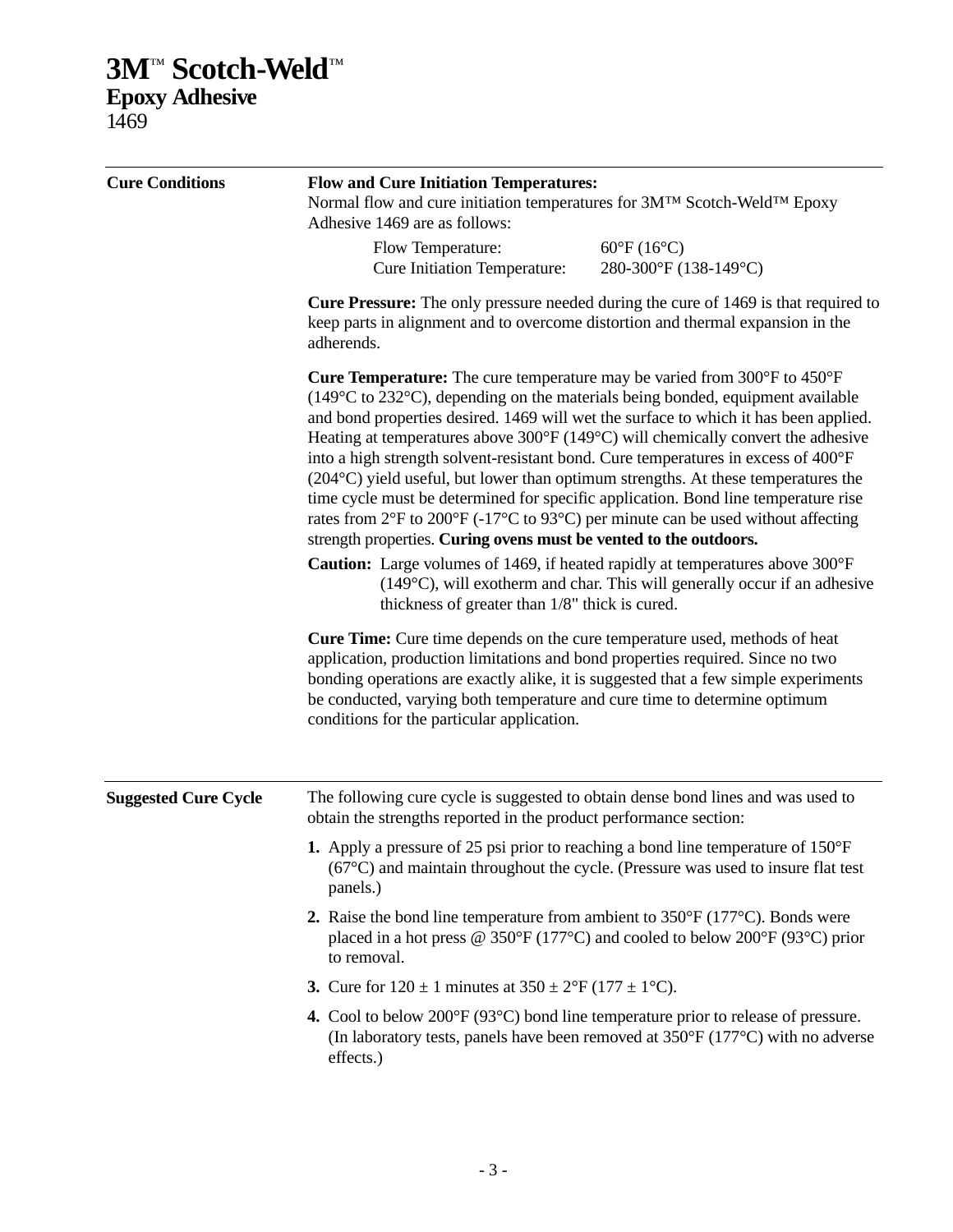### **3M**™ **Scotch-Weld**™ **Epoxy Adhesive** 1469

**Note: The following technical information and data should be considered representative or typical only and should not be used for specification purposes. Test Result**<br>(Average) **Test Condition** A. Tensile Shear 1. Normal Temperature (75°F [24°C]) 3695 psi 2. 10 minutes  $\omega$  300°F (149°C) 3633 psi 3.  $300^{\circ}F(149^{\circ}C)$  after 192 hours @  $300^{\circ}F(149^{\circ}C)$  2260 psi 4. 10 minutes @ -67°F (-55°C) 3150 psi 5. Normal Temperature (75°F [24°C]) After 30 Days Salt Water Spray 3081 psi 6. Normal Temperature (75°F [24°C]) After 30 Days @ 120°F (49°C) 3025 psi & 95-100% Relative Humidity 7. Normal Temperature (75°F [24°C]) After 30 Days Immersion in Tap Water 3603 psi 8. Normal Temperature (75°F [24°C]) After 7 Days Immersion in JP-4 Fuel 2766 psi 9. Normal Temperature (75°F [24°C]) After 7 Days Immersion in Anti-icing Fluid 2766 psi 10. Normal Temperature (75°F [24°C]) After 7 Days Immersion in Hydraulic Oil 2659 psi 11. Normal Temperature (75°F [24°C]) After 7 Days Immersion in Type III 2651 psi Hydrocarbon Fluid B. Creep Rupture 12. Normal Temperature [75°F (24°C)] 192 hours @ 1600 psi .0000" 13. 300°F (149°C) 192 hours @ 800 psi .0000" C. Fatigue 14. Normal Temperature [75°F (24°C)] 750 psi @  $10^6$  Cycles  $\vert$  No failure

#### **Performance Characteristics**

### **Storage and Handling**

Store 3M™ Scotch-Weld™ Epoxy Adhesive 1469 at 40°F (4°C) or lower for optimum storage life. 1469 should be permitted to thoroughly warm to room temperature before opening in order to prevent moisture condensation on the adhesive surface. Rotate stock on a "first in - first out" basis.